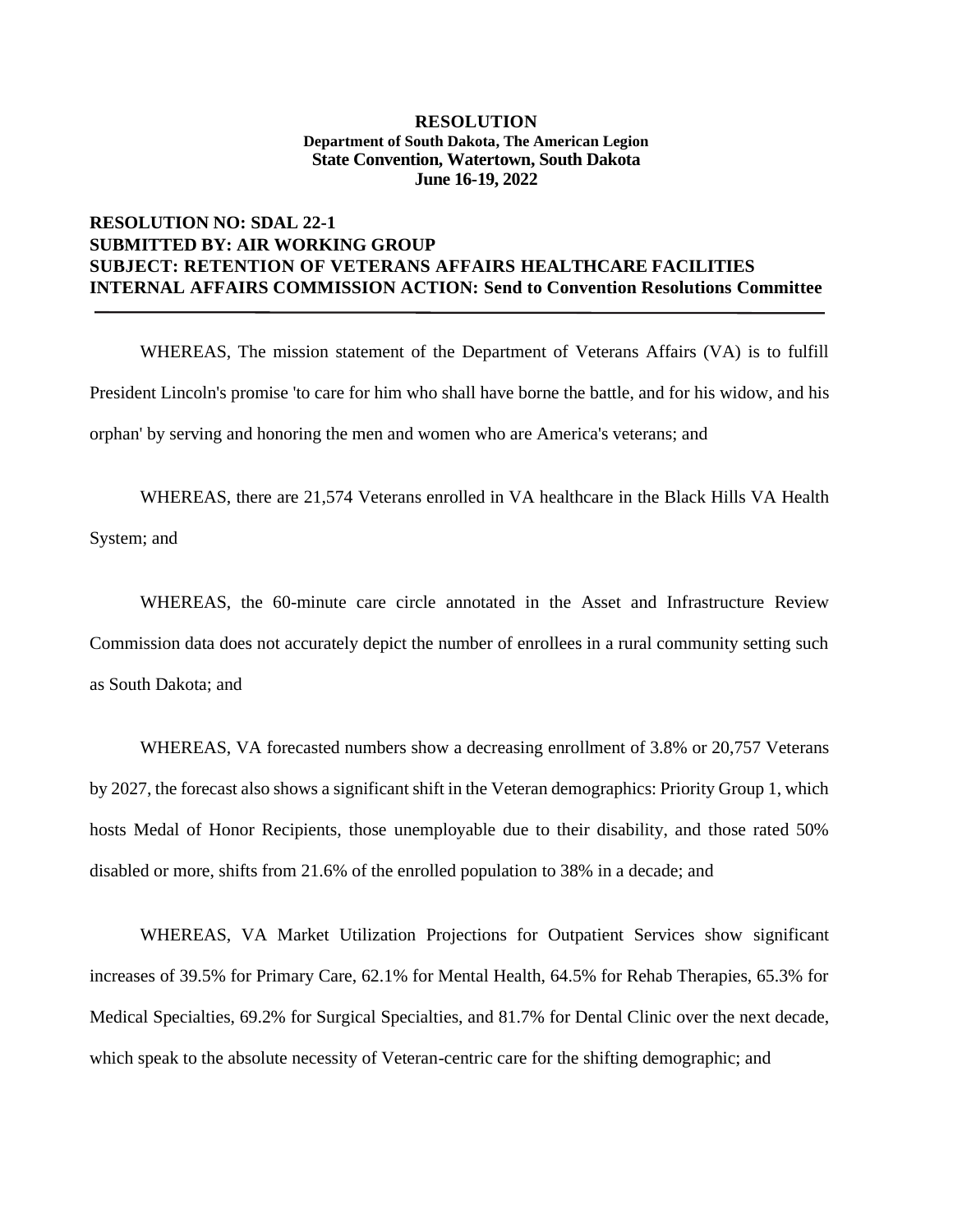WHEREAS, South Dakota West Market VA facility reliance on Inpatient Mental Health Services is at 66.4%, which is 23.7% higher than the National VA facility reliance of 42.7%; and

WHEREAS, these Veterans have become accustomed to the high standard of care provided by the VA through access to these facilities, with benefits such as a fully unified electronic medical record and coordinated care through Primary Care teams; and

WHEREAS, in a recent study titled 'Mortality among US veterans after emergency visits to Veterans Affairs and other hospitals,' such care has shown to provide a 'mortality advantage,' with Veterans visiting the VA systems 20% less likely to die within the following year than those who visited a private sector hospital system; and

WHEREAS, Kaiser Health News reported that both private hospitals in Rapid City and Spearfish were cited by the Federal Government in 2018 for excessive re-hospitalization rates, and Rapid City was also cited for high rates for hospital-acquired complications; and

WHEREAS, the VA recognizes the challenges of private rural health care, to include fewer physician practices, rural hospital staffing issues, hospitals closing due to financial instability, geographical distance, limited broadband options, transportation barriers; and

WHEREAS, equitable access to high-quality care for all Veterans is a major tenet of the VA healthcare mission; and

WHEREAS, closing the Hot Springs facility, along with the potential closure of the Wagner CBOC, would take away the two closest facilities to the Pine Ridge and Rosebud Indian Reservations; and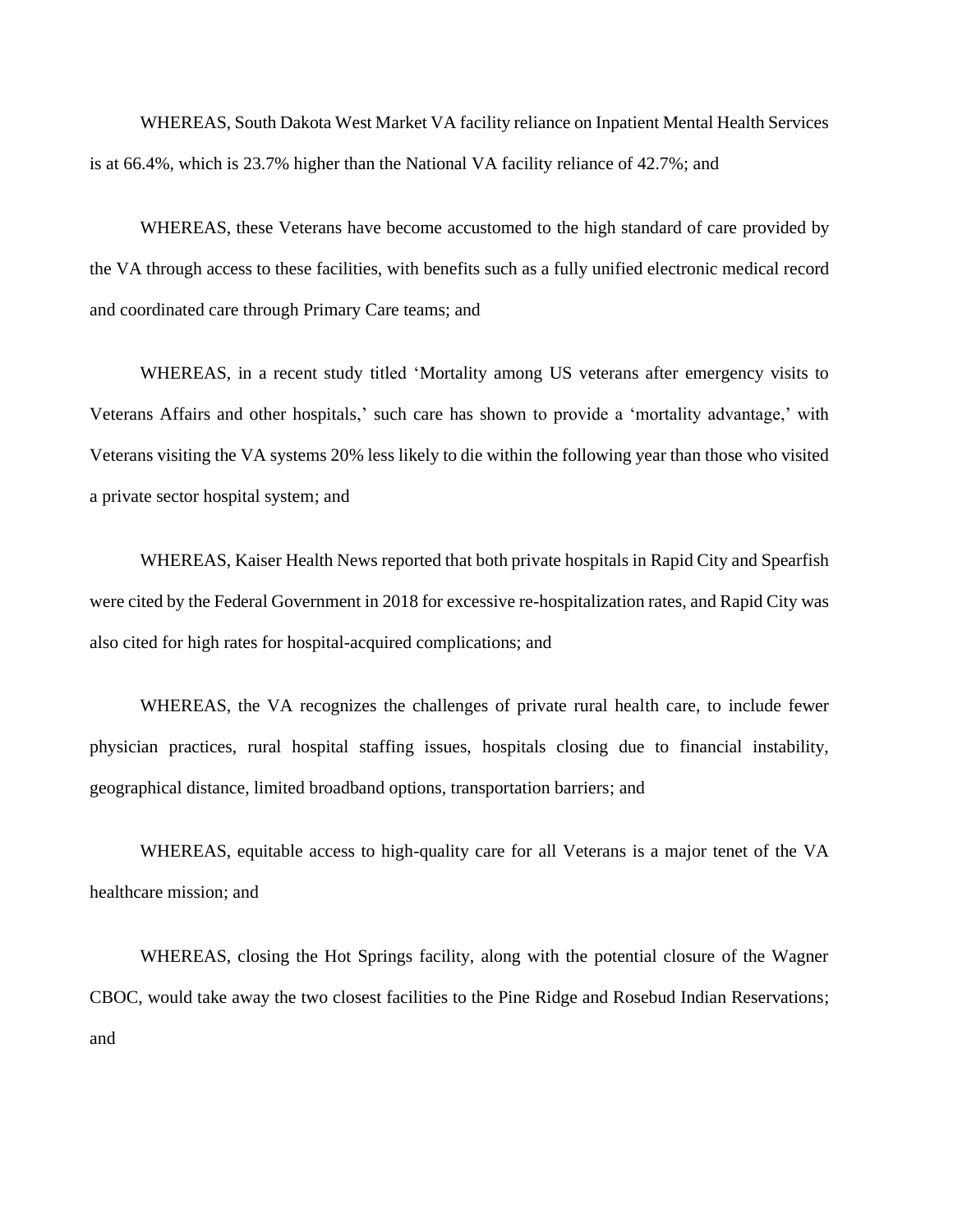WHEREAS, Native Americans serve at a higher rate than any other ethnic group, and once service connected, nearly 75% utilize VA services; and

WHEREAS, Roughly 33% of Native American Veterans using VA care access VA mental health services. Native American Veterans who use the VA experience posttraumatic stress disorder (PTSD) at a greater rate than all other Veteran groups; Native American Veterans have almost double the rate of PTSD as non-Hispanic white Veterans (20.5% versus 11.6%), and

WHEREAS, Indian Health Services is chronically underfunded by 40-60% annually since 2009; and

WHEREAS, the 'Mortality' study also notes that the VA provides an exceptional level of care at a savings of 21% in comparison to their private counterparts; and

WHEREAS, a major contention lies in the accounting of the operational costs that will likely skyrocket with the assumption of community care; and

WHEREAS, the Asset and Infrastructure Act threatens to close both the Hot Springs and Fort Meade VAMC facilities without promise of equal or exceeded care; now, therefore, be it

**RESOLVED, By The Department of South Dakota American Legion in State Convention assembled in Watertown, SD, June 16-19, 2022, That The American Legion urge Congress to enact legislation that prevents the VA from closing hospitals and community based outpatient clinics unless existing requisite community services, both inpatient and outpatient, that the VA currently provides are met or exceeded.**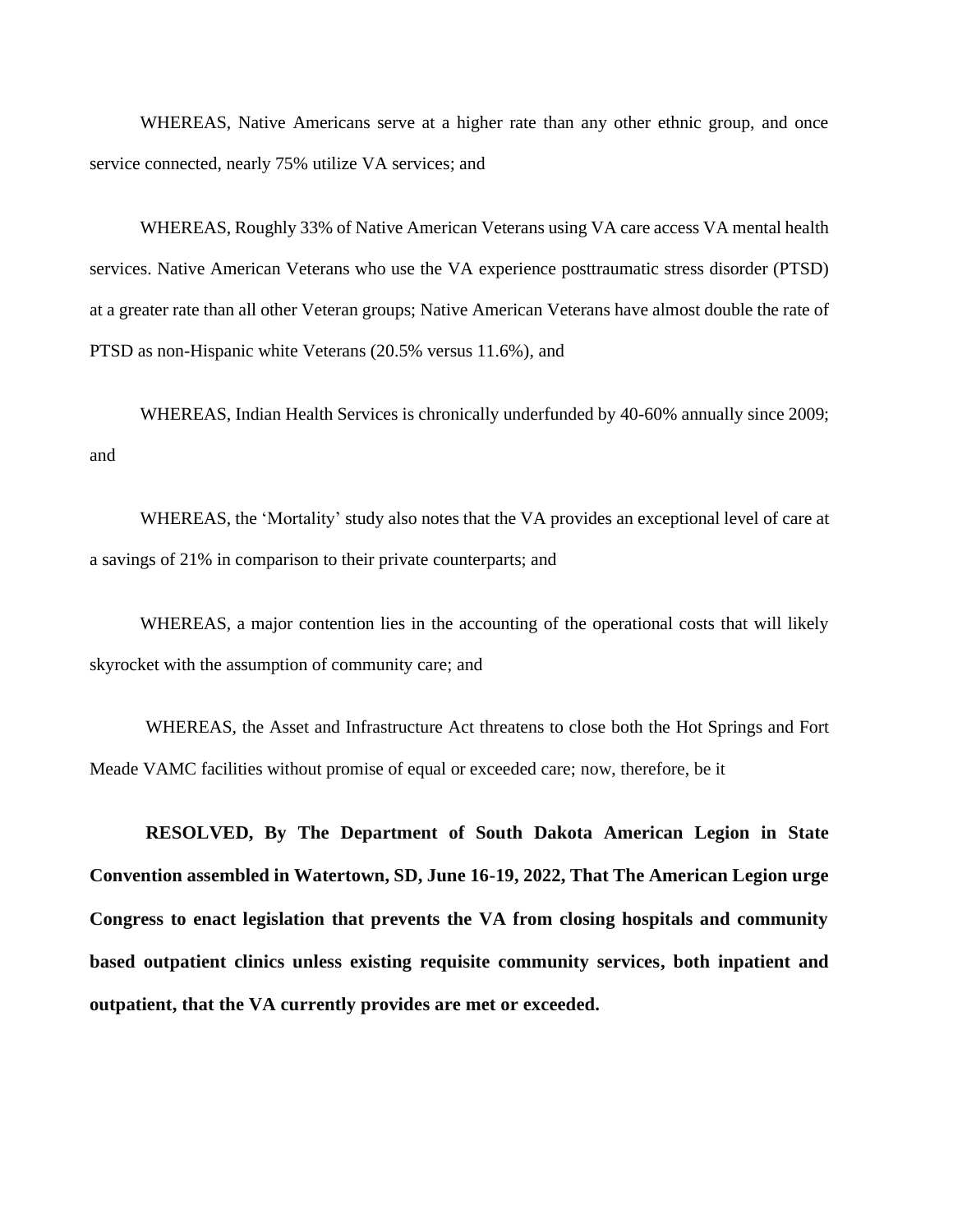## **RESOLUTION NO: SDAL 22-2 SUBMITTED BY: RAPID CITY POST #22 SUBJECT: TO CHANGE THE INTERVAL FOR COUNTY COMMANDER'S TERMS TO COINCIDE WITH THEIR RESPECTIVE DISTRICT COMMANDERS INTERNAL AFFAIRS COMMISSION ACTION: DO PASS recommendation**

WHEREAS, District and County Commanders serve together to support their Posts in their District and Counties and should serve the same terms of office; and

WHEREAS, Article IV Section 8 states: "There shall be elected a District Commander, from each of the even numbered districts at the regular spring district meeting held in the even numbered years, and from each of the odd numbered districts at the regular spring district meeting held in odd numbered years. Such District Commanders shall take office and assume their duties at the same time and place as the newly elected Department Commander is installed"; and

WHEREAS, Article V Section 3, line 8, states: "In the event that there is no County Association, a County Commander shall be elected at each regular District Convention by vote of delegates from Posts in his/her county, and such County Commander shall serve as a member of the District Executive Committee for a term of one year starting with his/her election"; now, therefore, be it

**RESOLVED, That a change to the State of South Dakota American Legion Constitution Article V Section 3, line 8, to read: In the event that there is no County Association, County Commanders from each of the even numbered districts at the regular spring district meeting held in the even numbered years, and from each of the odd numbered districts at the regular spring district meeting held in odd numbered years, by vote of delegates from Posts in his/her county, and such County Commanders shall serve as a member of the District Executive Committee for a term of "two" years starting with his/her election"; and be it finally**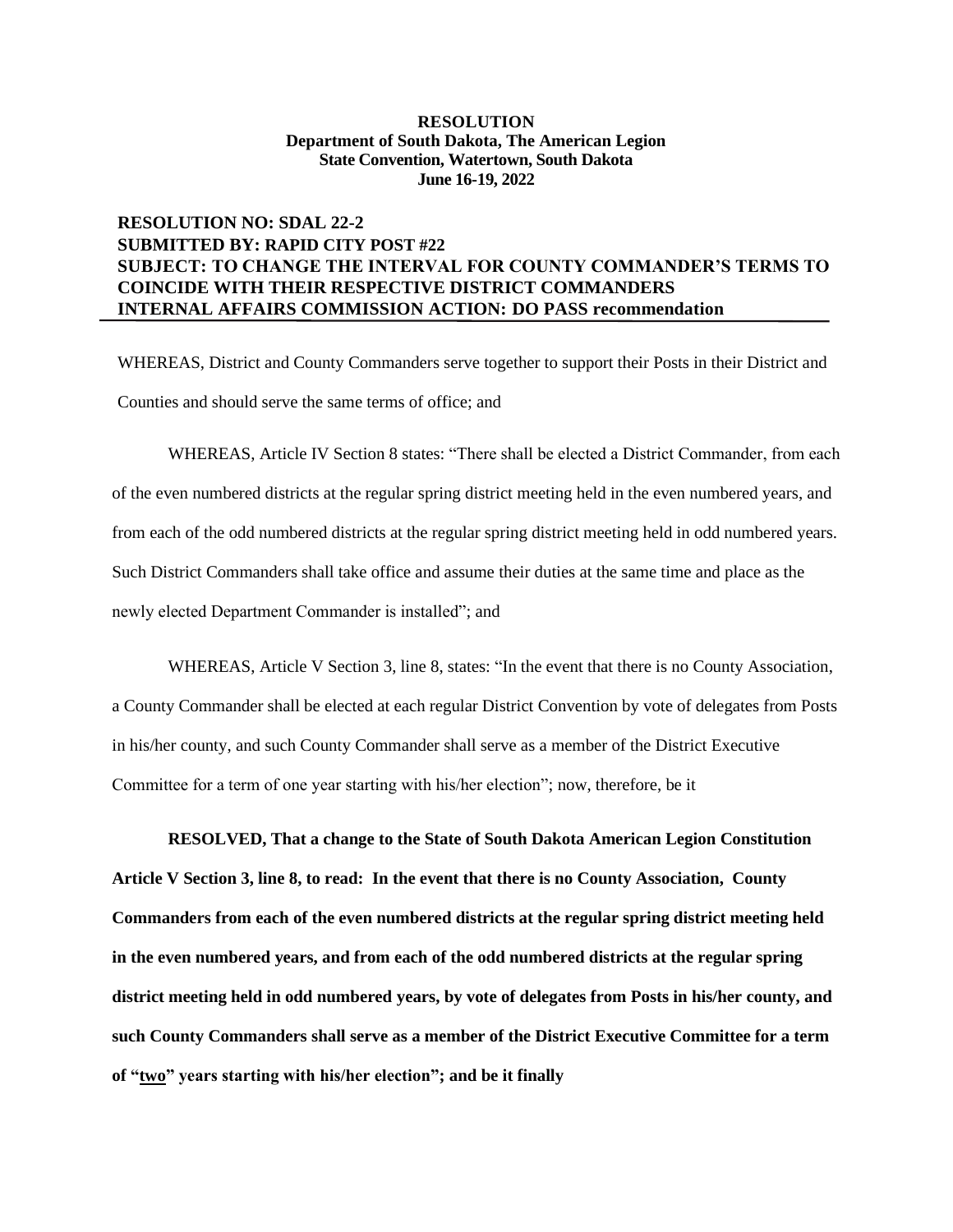**RESOLVED, once this resolution is approved it shall be considered in immediate effect.**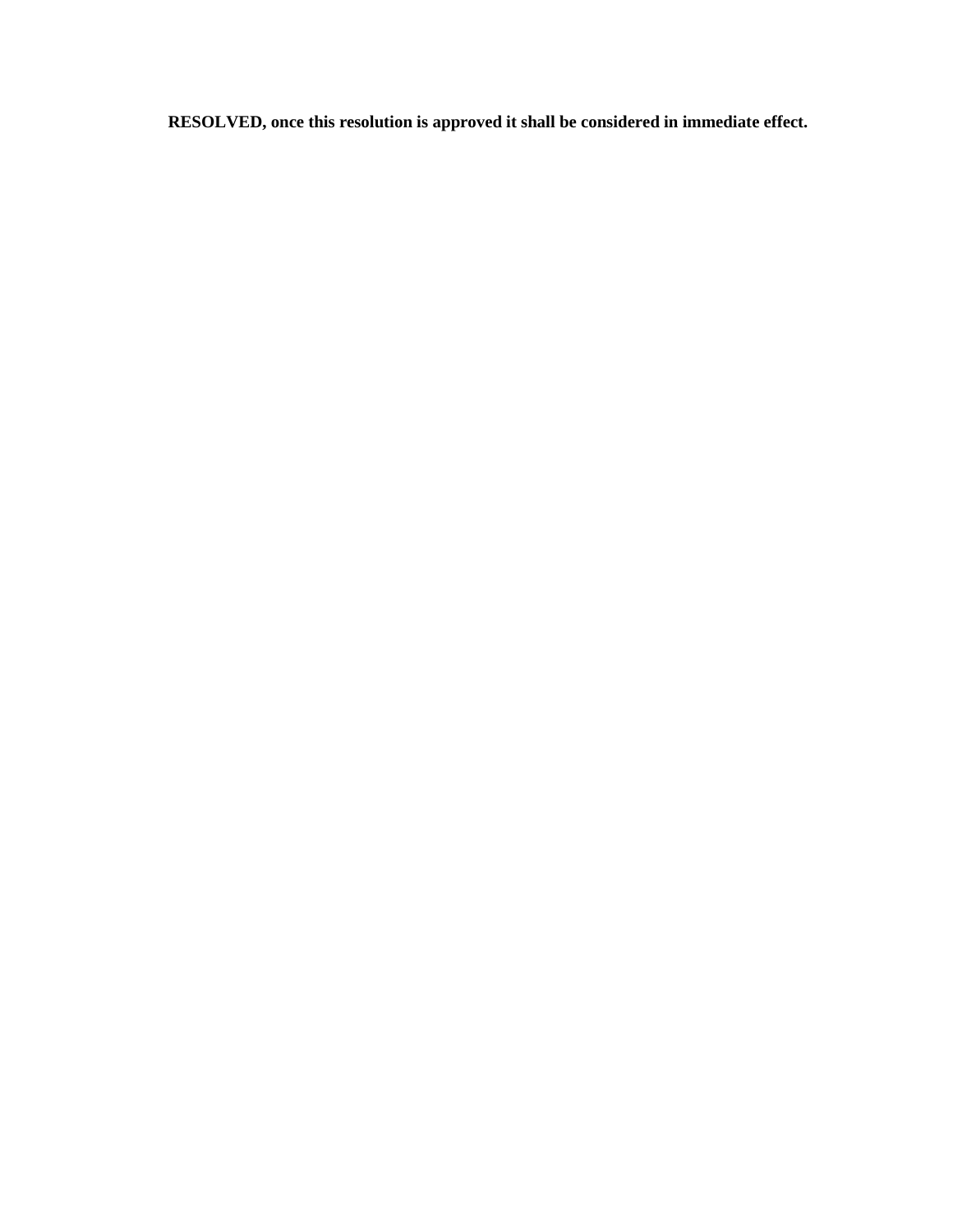### **RESOLUTION NO: SDAL 22-3 SUBMITTED BY: WHITE POST 88 SUBJECT: AMENDING THE DEPARTMENT CONSTIUTION TO ALLOW FOR VARIATION TO DISTRICT COMMANDER ELECTION CYCLES. INTERNAL AFFAIRS COMMISSION ACTION: DO NOT PASS recommendation**

WHEREAS, The District Commander has an especially important job of being the representative of the Posts of their District to the Department Executive Committee requiring them to be familiar with their Posts so as to assure fair representation of their views which in turn requires the District Commander to communicate, and if possible, visit, their Posts at least once during their tenure as Commander; and

WHEREAS, The District Commander is elected to be the Chief Administrative Officer of their

District, assuming the responsibility of chairing all District Meetings; responsible for appointing

committee chairmen at the District-level, and appointing Delegates to the Department Convention

Committees; and

WHEREAS, The District Vice Commander's job is to learn "on the job" from the District

Commander how to operate the program of The American Legion within their District; and

WHEREAS, The District Vice Commander needs time to meet the Posts of the District and interact with their members to meet the goals of The American Legion; and

WHEREAS, Not all District Vice Commanders are able to devote as much of their time to their duties as the District Commander, they may need more time than the traditional two-year term to learn their job well enough to consider advancement to the District Commander Seat; and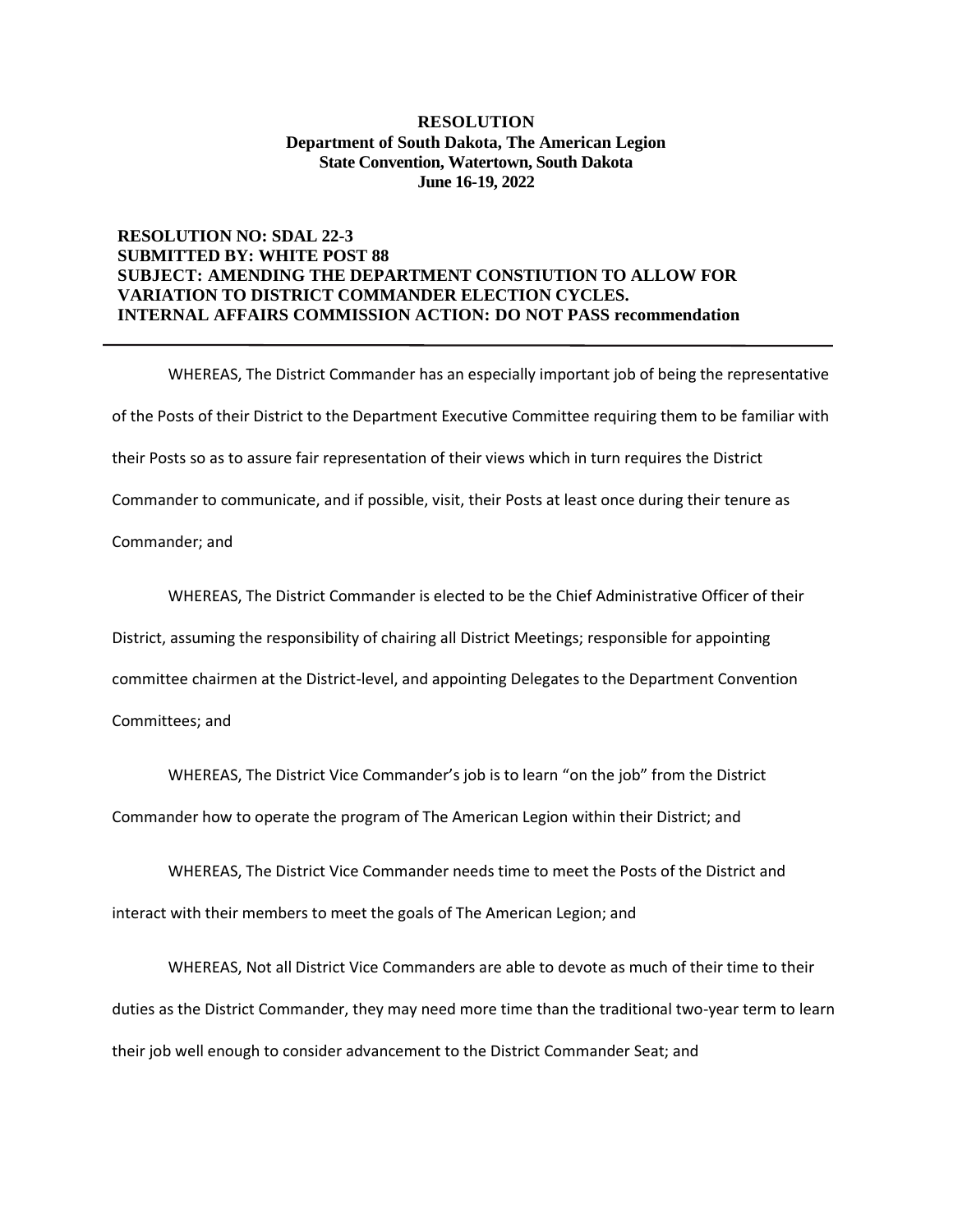WHEREAS, The South Dakota American Legion Department Constitution, Article IV, Section 9, does allow for multiple Vice Commanders within a District which encourages engagement of multiple members into District-level Leadership; and

WHEREAS, Article IV, Section 8 of the Department Constitution of South Dakota states: "In each District there shall be elected one or more District Vice Commanders at the same meeting at which the District Commander is elected;" and

WHEREAS, Current understanding of Article IV, Section 8, at the Department-level causes a conflict for Districts seeking to develop leadership by offering their District Vice Commanders "staggered" terms where Vice Commanders are elected for two-year terms, but on alternating years; and

WHEREAS, Having elections in the "off-year" for one-or-more District Vice Commanders allows the a candidate to gain experience for at least one extra year before being put into the regular Commander chair; and

WHEREAS, The American Legion is a volunteer organization that requires its leaders to learn on the job with support from others who have been down similar paths that they are now taking; now, therefore be it

**RESOLVED, By the Higgins-Jessen-Olson Post #88 of The American Legion of South Dakota assembled at their regular meeting in White, South Dakota, April 25, 2022, The Department Constitution of The Department of South Dakota shall be amended to allow Districts with multiple Vice Commanders to set the terms of office for their District Vice Commanders as they see most advantageous for the future of the organization; and be it further**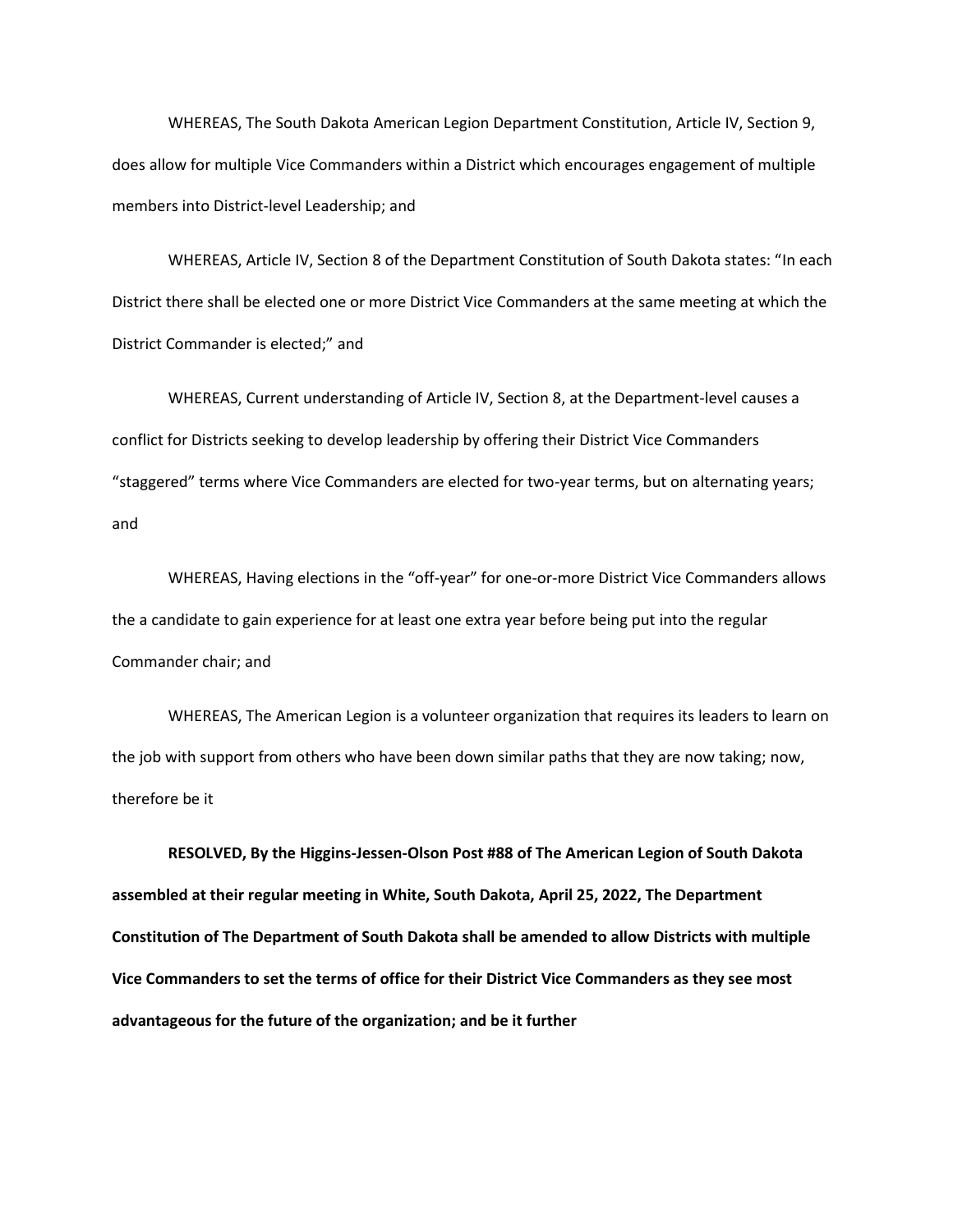**RESOLVED, To support this change, Article IV, Section 9 of The Department Constitution of The Department of South Dakota shall be amended to read: "In each District there shall be elected one, or more, District Vice Commander at the same meeting at which the District Commander is elected, unless the District Constitution has a different arrangement.;" and be it further**

**RESOLVED, That any current District policies shall remain in place, "as is", until they are changed by the various Districts of the Department at one of their future District Meetings; and be it finally**

**RESOLVED, Once this resolution is approved, it shall be considered in immediate effect.**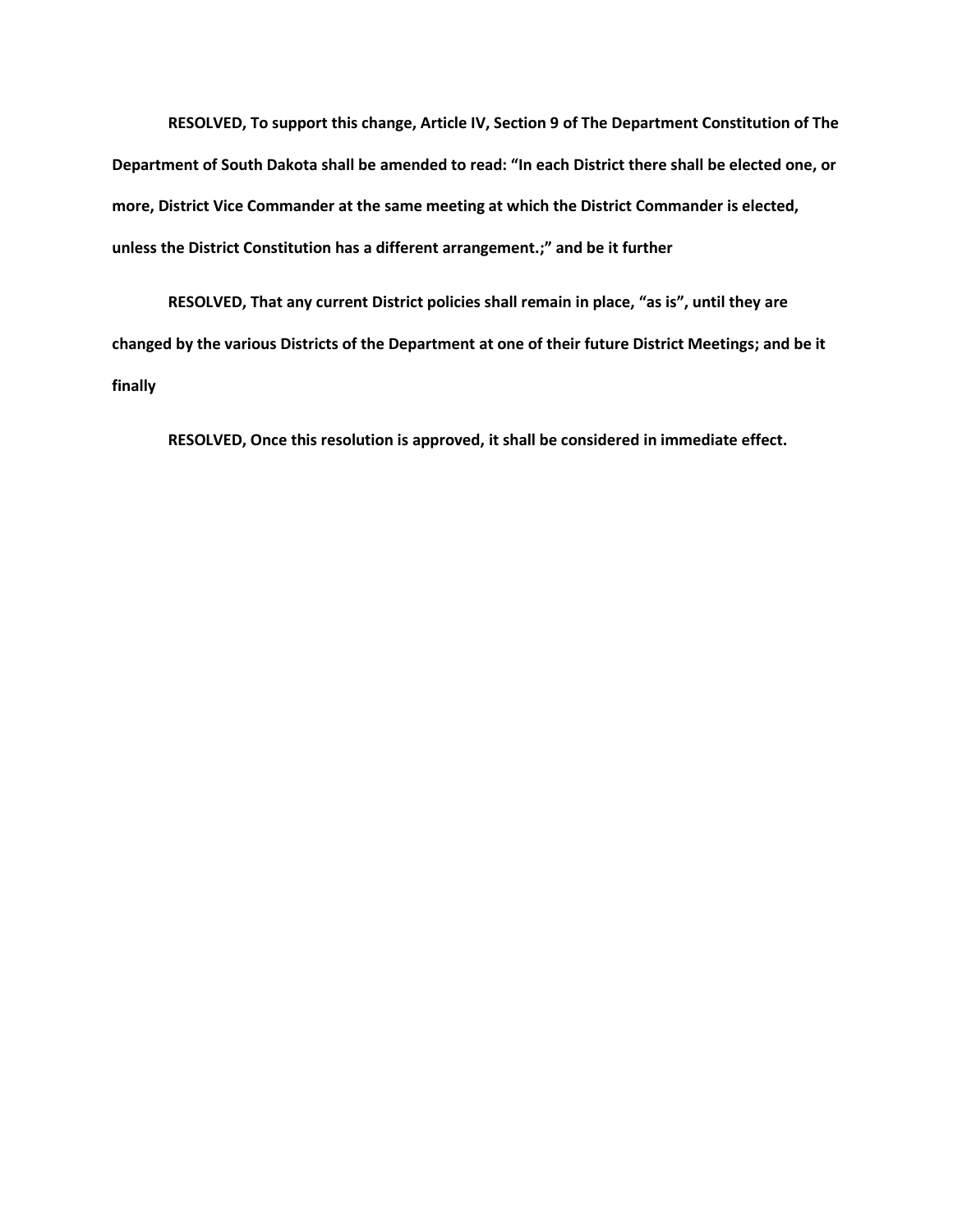## **RESOLUTION NO: SDAL 22-4 SUBMITTED BY: CASTLEWOOD POST 250 SUBJECT: FORMATION OF DEPARTMENT OF SOUTH DAKOTA LEGION COLLEGE INTERNAL AFFAIRS COMMISSION ACTION: Send to Finance Commission for comment and then to Convention Resolutions Committee with a DO PASS recommendation**

WHEREAS, The Department of South Dakota American Legion does not currently have a

Department College; and

WHEREAS, The National American Legion Resolution No. 30: Training and Education (21<sup>st</sup>

Century) Dated May 6, 1998 "strongly and resolutely encouraged" all levels of the organization "Develop and execute a continuing education program"; and

WHEREAS, The Department of South Dakota is one of the few Departments that have not

formed Legion Colleges; and

WHEREAS, The Department Training Committee was made a Standing Committee by

Resolution at the 2021 Department Convention; and

WHEREAS, The Department Training Committee has developed the majority of the curriculum that is necessary to form a Department College and is prepared to form a Legion College; now there for be it finally

**RESOLVED, By the Department of South Dakota American Legion 103rd Annual State Convention voting majority, that the Department of South Dakota Legion College be established with the Department Training Committee establishing the curriculum and identifying format, instructors, venues and the schedule for said college.**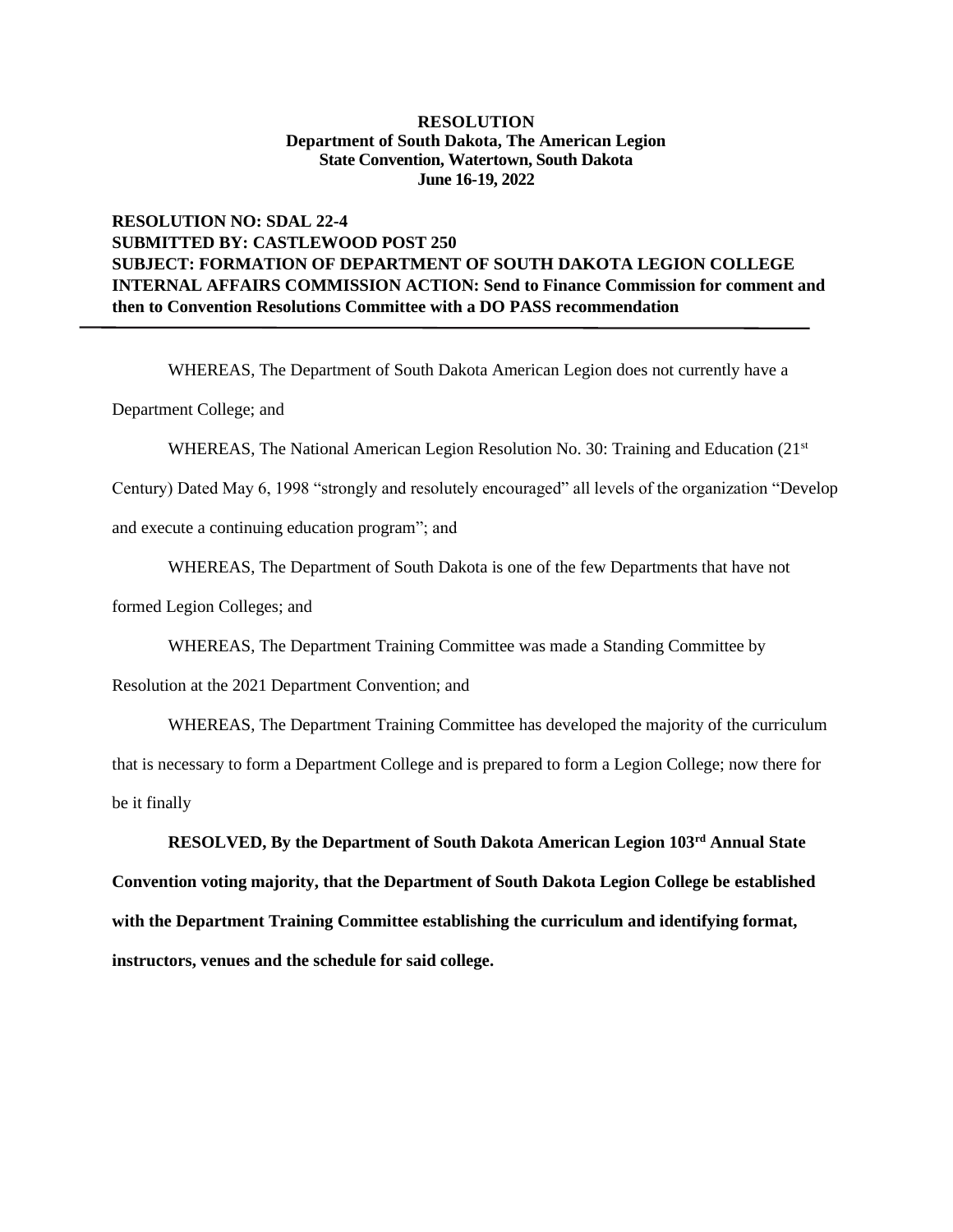## **RESOLUTION NO: SDAL 22-5 SUBMITTED BY: CHAMBERLAIN POST #3 SUBJECT: ALLOWING NON-FIREFIGHTER EMTS TO BE ELEIBLE FOR EMT AWARD INTERNAL AFFAIRS COMMISSION ACTION: Send to Convention Resolutions Committee**

WHEREAS, The National Law Enforcement Officer of The Year, and the National Firefighter of

The Year are prestigious awards given to honor our First Responders; and

WHEREAS, The current requirements for an Emergency Medical Technician (EMT) to be

eligible for this award is "Emergency Medical Technicians (EMTs) are eligible only if they are certified

firefighters"; and

WHEREAS**,** Emergency medical services is a vital public service; and

WHEREAS**,** The members of emergency medical services teams are ready to provide lifesaving

care to those in need 24 hours a day, seven days a week; and

WHEREAS**,** Access to quality emergency care dramatically improves the survival and recovery

rate of those who experience sudden illness or injury; and

WHEREAS**,** The members of emergency medical services teams, whether career or volunteer,

engage in thousands of hours of specialized training and continuing education to enhance their lifesaving skills; and

WHEREAS**,** There are thousands of National and/or State Certified Emergency Medical

Technicians (EMTs) and Paramedics (EMT-P) that are serving honorably today, and they are not firefighters; and

WHEREAS**,** They respond to most fire calls and many of Law Enforcement calls; and

WHEREAS**,** it is appropriate to recognize the value and the accomplishments of emergency medical services providers; now, therefore, be it

**RESOLVED, By The American Legion, Department of South Dakota in Annual Convention assembled, June 16-19, 2022, in Watertown, SD, urges The National American Legion change the requirement that would allow a State certified Emergency Medical Technician (EMT)**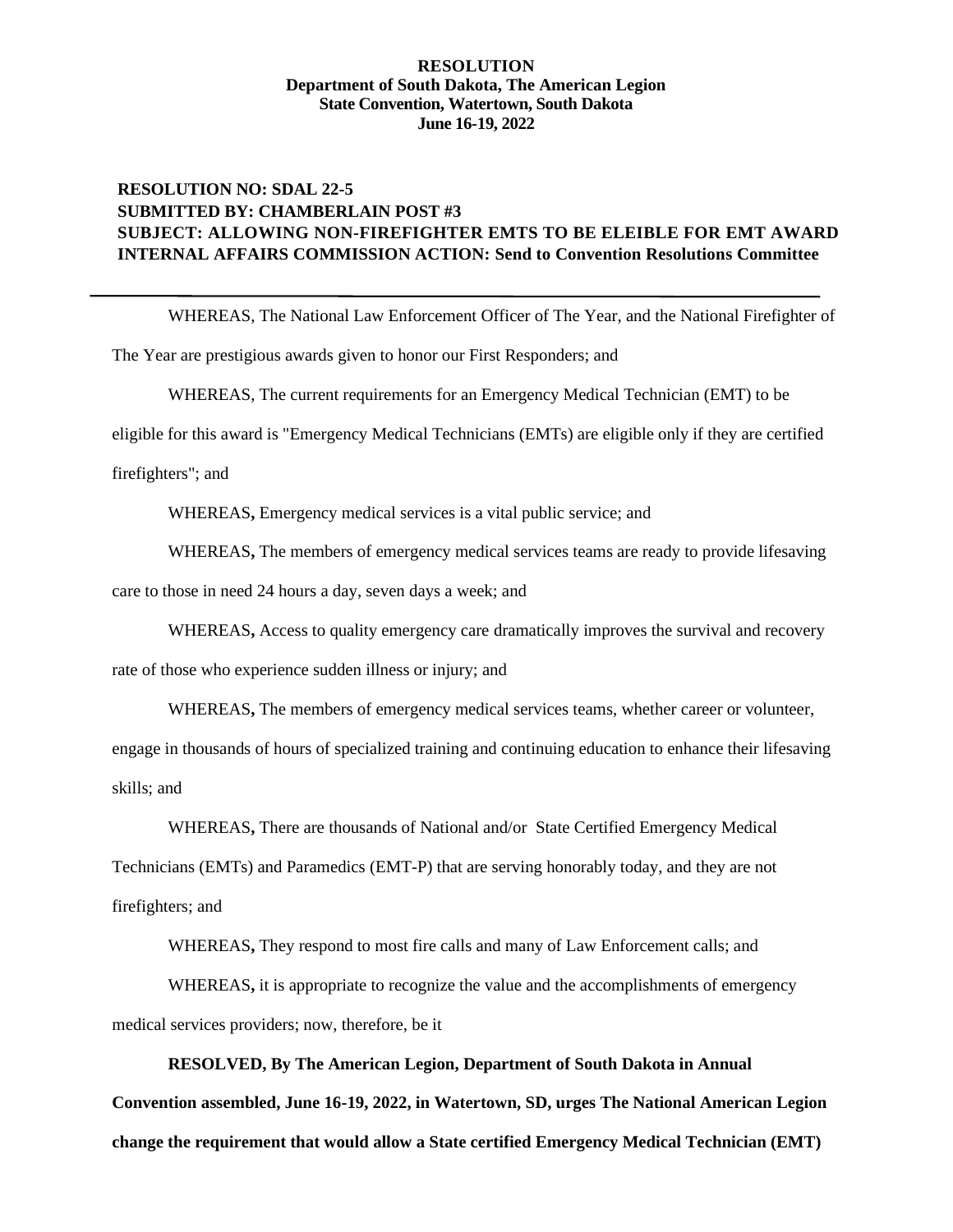**or Paramedic (EMT-P) be recommended for, and receive the Emergency Medical Technician/Paramedic of the Year award without the requirement that they be a "certified firefighter"; and, therefore, be it**

**RESOLVED, That the Emergency Medical Technician (EMT)/ Paramedic (EMT-P) award be a standing award just as the Law Enforcement Officer of The Year, and Firefighter of The Year; and, be it finally**

**RESOLVED, That this resolution be forwarded to the National Adjutant of The American Legion for consideration at the 103rd Annual National Convention of The American Legion to be held in Milwaukee, Wisconsin, August 2022.**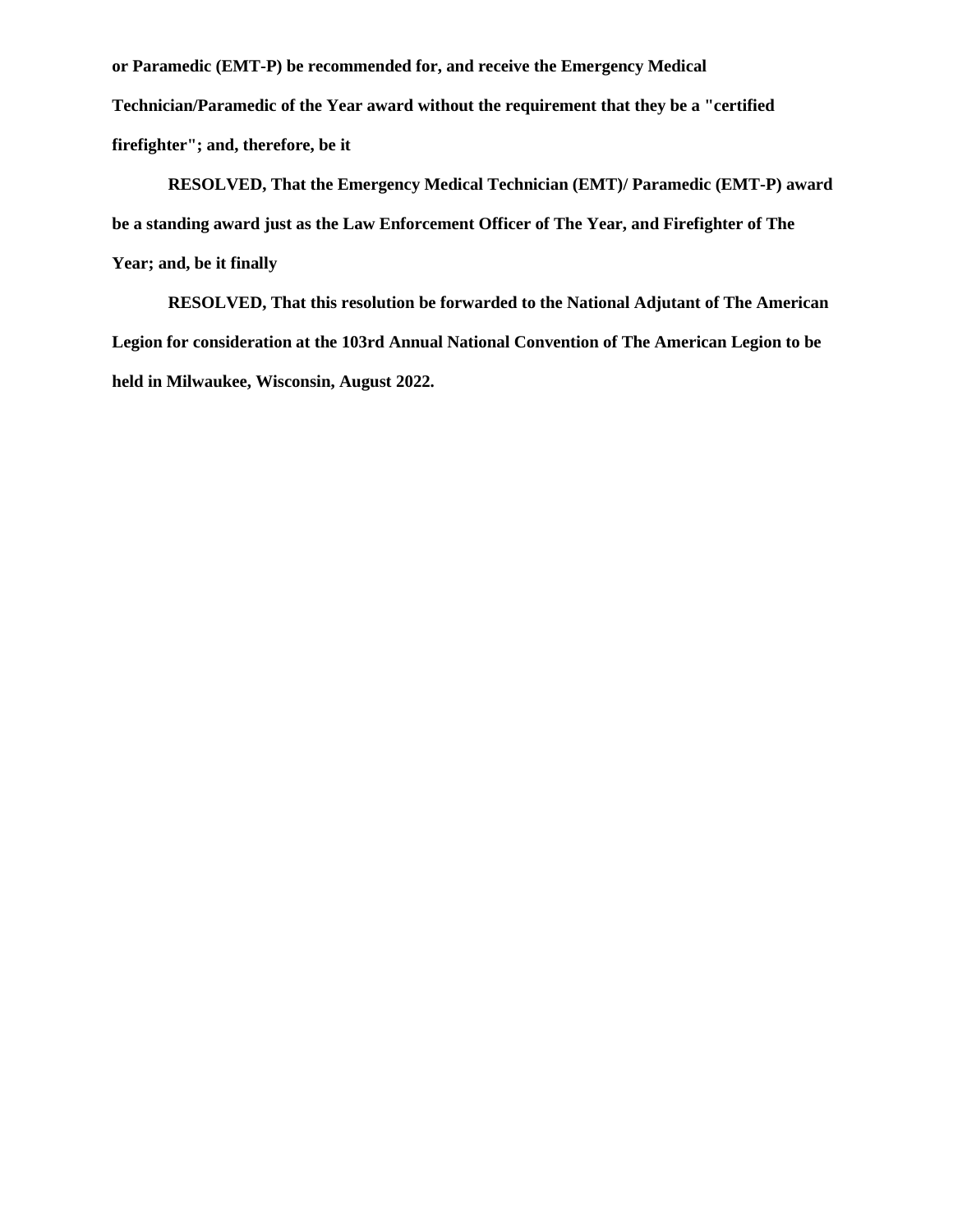## **RESOLUTION NO: SDAL 22-6 SUBMITTED BY: BERGSTROM-BODEEN AMERICAN LEGION POST 128 OF HUDSON SD SUBJECT: POST MEMBERSHIP STRENGTH FOR DELEGATE ELIGIBILITYINTERNAL AFFAIRS COMMISSION ACTION: DO PASS recommendation**

WHEREAS, Article IV, Section 2 of the Constitution and By Laws of The American Legion Department of South Dakota states "The Annual Department Convention shall be composed of delegates and alternates from each post, each of which shall be entitled to two delegates and two alternates"; and

WHEREAS, Article V, Section 1 of the Constitution and By Laws of The American Legion Department of South Dakota states "A local unit shall be termed a Post which shall have a minimum membership of fifteen"; and

WHEREAS, Many rural Posts are very active, but often are not able to maintain a membership over fifteen but should still have the right to delegates at the Department Convention; now therefore, be it

**RESOVED, by the American Legion Department of South Dakota, in regular meeting assembled in the 2022 Department Convention held in Watertown, South Dakota, June 16-19, 2022, that Article IV, Section 2. be changed to read "CONVENTION COMPOSITION – DELEGATES – VOTE. The Annual Department Convention shall be composed of delegates and alternates from each Post with fifteen or more members. Each Post shall be entitled to two delegates and two alternates and to one additional delegate and alternate for each fifty or major fraction thereof, memberships paid up fifteen days prior to the date of the Department Convention. Posts with less than fifteen members will be reviewed by the Pre-Convention Department Executive Committee to ensure they are in good standing and if so approved, will be entitled to one delegate and one alternate. The vote of each Post represented by a delegate or delegates at the Convention shall be equal to the total number of delegates to which that Post is entitled"; and be it further**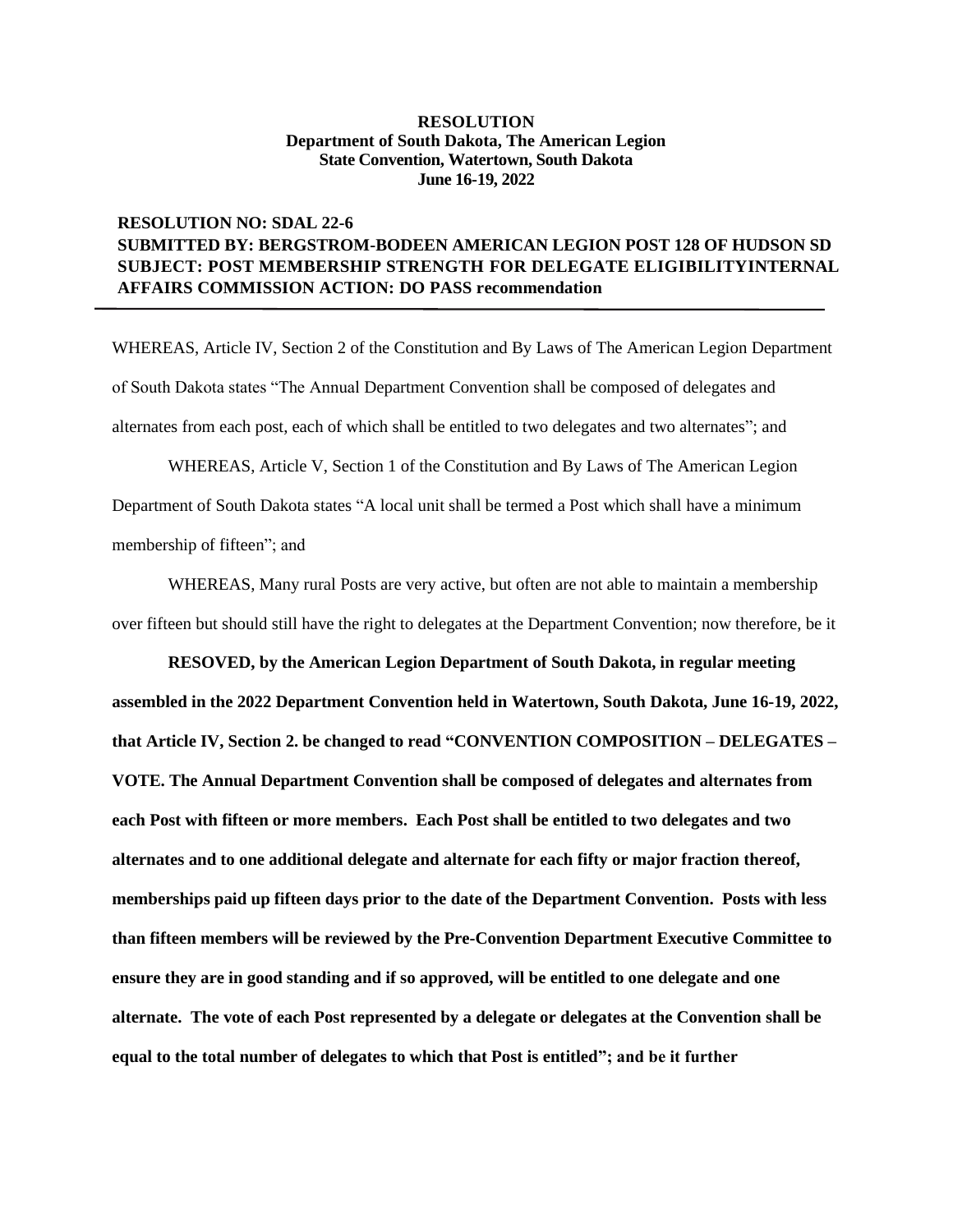**RESOLVED, The Department Executive Committee in the Pre-Convention meeting will examine posts with less than fifteen members and determine if each post is in good standing, paid their delegate fees and is active in their community and if so, approve their delegate and alternate delegate status; and it further finally be it** 

**RESOLVED, Article V, Section 1 be changed to read "POST-NUMBER OF MEMBERS - CHARTER. A local unit shall be termed a Post which shall have a minimum membership of fifteen, except the Department Executive Committee shall review the membership of posts with less than fifteen to determine good standing. The Executive Committee may authorize the chartering of a Post with less than fifteen members if it considers there is sufficient justification. No Post shall be received into this organization until it shall have received a charter. A Post desiring a charter shall apply to the Department which shall forward the application to National Headquarters with its recommendation." and be it finally** 

**RESOLVED, this will take effect immediately upon approval.**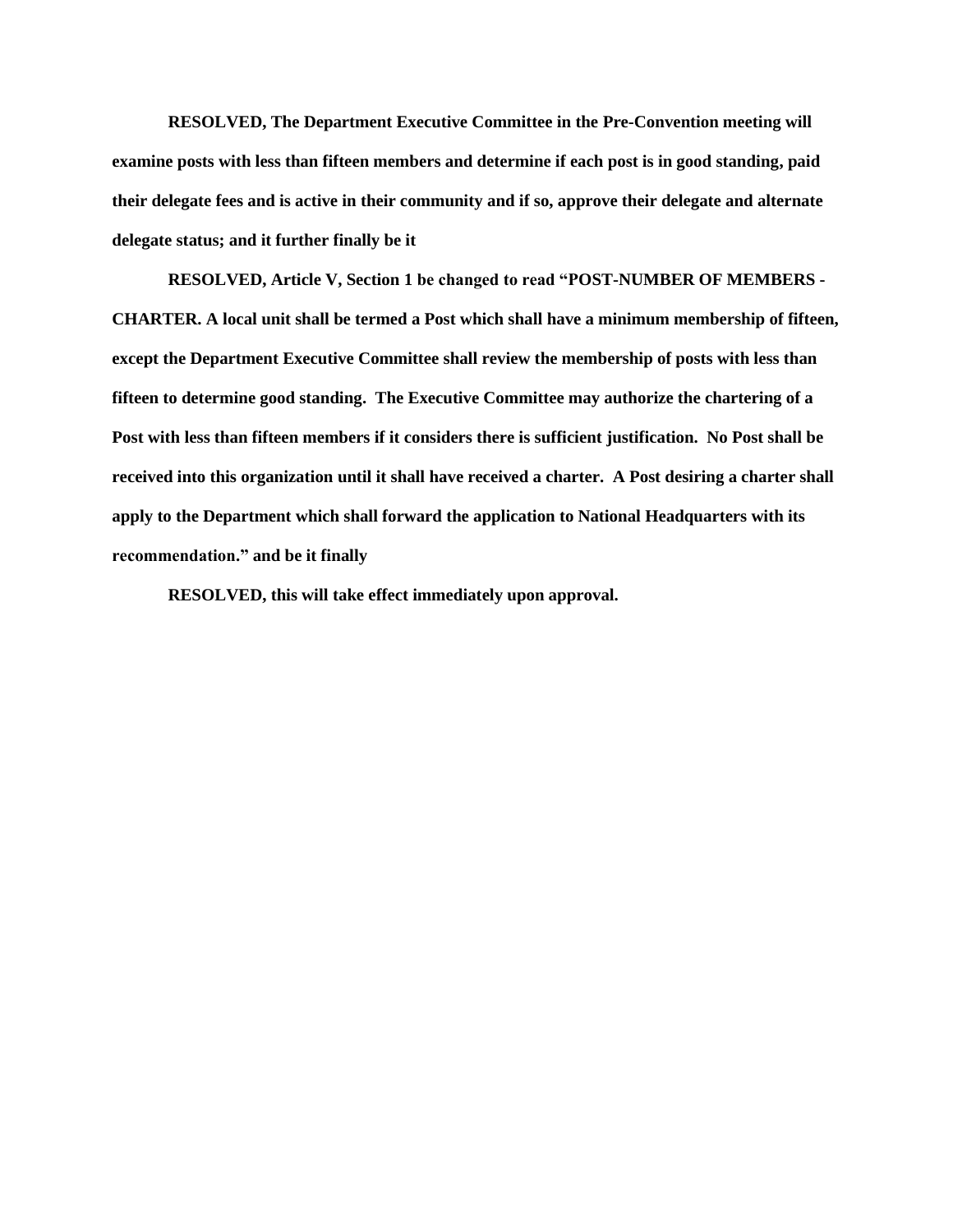### **RESOLUTION NO: SDAL 22-7 SUBMITTED BY: CHESTER POST 136 SUBJECT: VETERAN SUICIDE AWARENESS AND PREVENTION TRAINING INTERNAL AFFAIRS COMMISSION ACTION: Send to Convention Resolutions Committee**

WHEREAS, One of the basic purposes of The American Legion is "our devotion to mutual helpfulness"; and

WHEREAS, Part of the Veterans Affairs & Rehabilitation Commission's purpose is to ensure

that veterans and their families receive the highest quality of care for their injuries and illnesses incurred

from their military service; and

WHEREAS, The American Legion motto is "Veterans Strengthening America"; and

WHEREAS, As members of The American Legion, we have a sacred obligation to leave no

veteran behind; ensuring that our veterans are cared for; and

WHEREAS, Current veteran suicides average 20 per day and the 2021 Department of Veterans

Affairs (VA) National Suicide Prevention Report indicated that in 2019, the adjusted rate for veterans was 52.3% greater than non-Veteran U.S. adults; and

WHEREAS, The 2021 VA National Suicide Prevention Report stated that 45,861 U.S. adults

committed suicide and 6,261 of these were veterans; and

WHEREAS, The White House released a national strategy on November 3, 2021, for preventing veteran suicide, purporting that it would harness the full breadth of the federal government to tackle the issue; this strategy aims to limit barriers to mental health care; and

WHEREAS, The VA has a gatekeeper training program provided by VA suicide prevention coordinators to veterans and those who serve veterans; and

WHEREAS, Other organizations have developed very successful and valuable suicide awareness and prevention training programs; and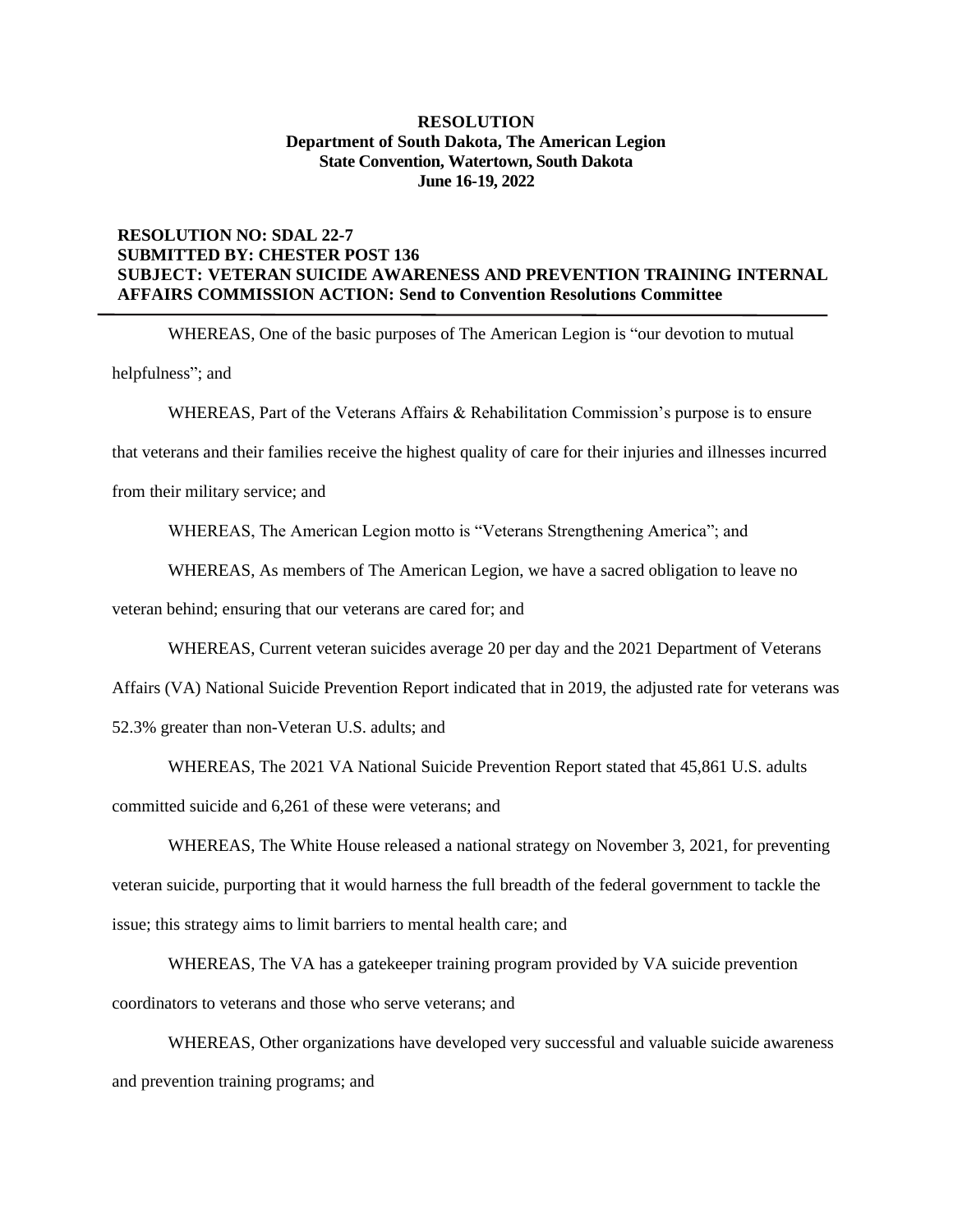WHEREAS, The American Legion is developing an action oriented campaign to change the narrative of veteran suicide; and

WHEREAS, The American Legion encourages suicide prevention training; Resolution No. 58(NEC, May 7-8, 2003), Subject: "Youth Suicide Prevention Education" resolves to increase youth suicide awareness by encouraging schools to implement youth suicide prevention programs; and

WHEREAS, Resolution No. 238 (NEC, August 30-31, September 1, 2016), Subject: "Suicide Prevention for American Veterans Act" urged the U.S. Congress to pass and the President to sign into law an Act to expand and improve care provided to veterans at risk for suicide; and

WHEREAS, There is an urgent need for trained Legionnaires at the post level to intervene in veteran suicide situations in their community; and

WHEREAS, This will enhance awareness and increase the likelihood of recognizing signs of veterans and community members at risk of suicide; and

WHEREAS, Posts can be empowered to prevent as many veteran suicides as possible while working with national and local agencies to return veterans to their community with a sense of belonging and purpose for a safe and productive life; and

WHEREAS, Legionnaires and members of the American Legion Family have the desire and the ability to save lives; they need to be given the appropriate tools so they can make a difference in saving a life; therefore, be it

**RESOLVED, By American Legion Post 136, in regular meeting assembled in Chester, South Dakota December 13, 2021, That Post 136 recommends the American Legion Department of South Dakota strongly encourages suicide awareness and prevention training at the post level; and, be it finally**

**RESOLVED, That posts are strongly encouraged seek out qualified trainers and invite them to provide training for their Legionnaires and members of the American Legion Family.**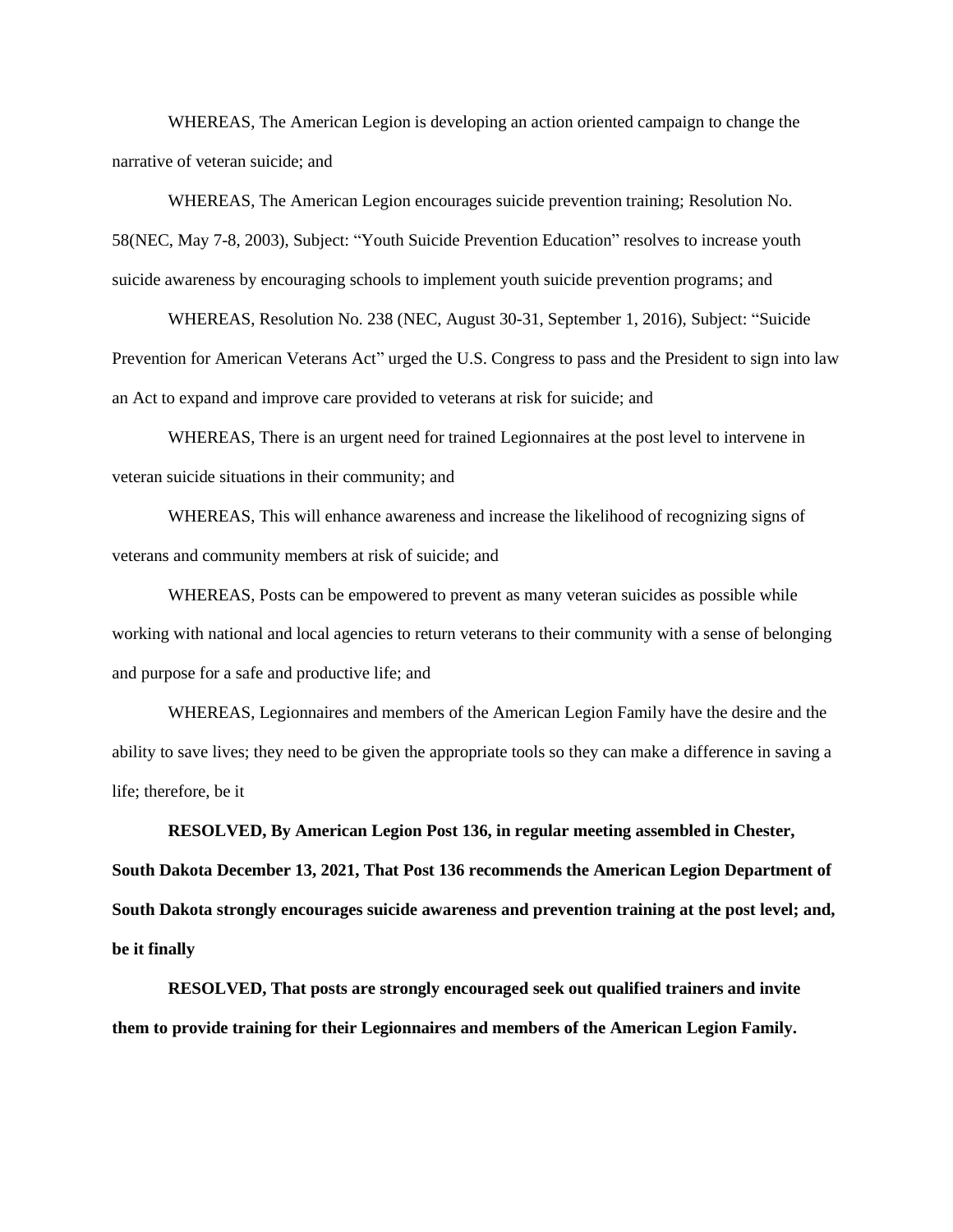### **RESOLUTION NO: SDAL 22-8 SUBMITTED BY: DEPARTMENT HEADQUARTERS SUBJECT: ESTABLISHING ADDITIONAL EMPLOYER OF THE YEAR CATEGORY INTERNAL AFFAIRS COMMISSION ACTION: Send to Convention Resolutions Committee**

WHEREAS, The National Executive Committee of The American Legion established criteria for recognizing employers who employ veterans with the Employer of Veterans Awards; and

WHEREAS, one of the criteria for being eligible for the Employer of Veterans Awards is at least

ten percent of the workforce must be veterans; and

WHEREAS, the ten percent criteria preclude specialized employers from being eligible for the

award because of the small pool of available veterans for the specialized workforce; and

WHEREAS, The Center for Health Workforce conducted a study which estimates less than five

percent of employees who work in health care occupations are veterans; now, therefore, be it

**RESOVED, the National Executive Committee of The American Legion create a separate** 

**category of Employer of Veterans Awards for Health Care Employers to allow them the opportunity to be recognized as employers of veterans and such award criteria be developed to allow employers of health care workers to compete for said awards**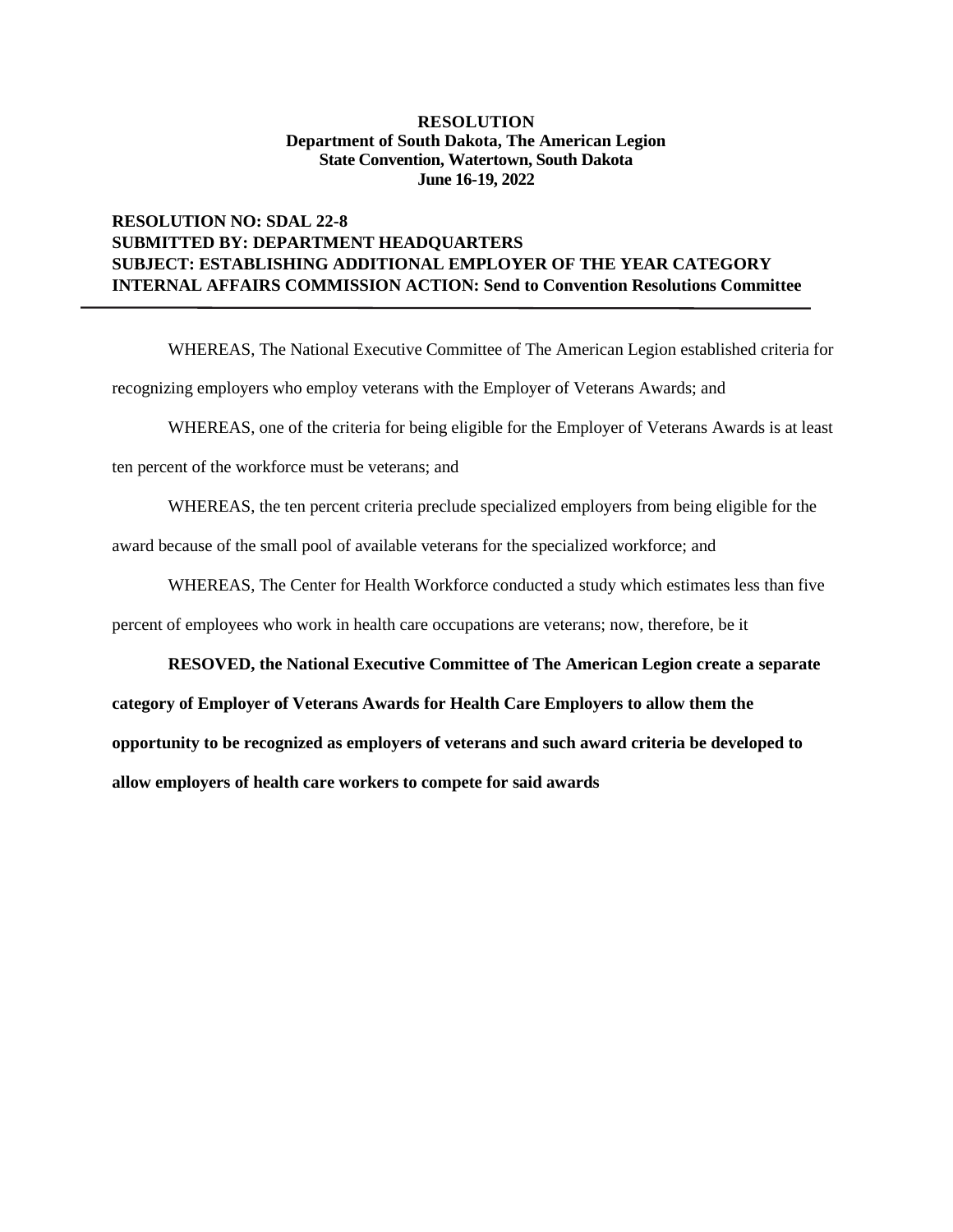# **Resolution**

## **The Department of South Dakota American Legion 103rd Annual State Convention, Watertown, South Dakota June 16-19, 2022**

## **RESOLUTION NO: SDAL 22-9 SUBMITTED BY: PIEDMONT VALLEY AMERICAN LEGION POST 311 SUBJECT: Department of South Dakota Finance Commission Members Term Limits INTERNAL AFFAIRS COMMISSION ACTION: DO NOT PASS recommendation**

WHEREAS, The Department of South Dakota American Legion Constitution and Bylaws Revised July 10, 2021 as approved by the Department Executive Committee states in "ARTICLE V EXPENDITURES, Section 1. EXPENDITURES-APPROVAL-BUDGET" that "The Department Commander shall have available for consultation a Finance Commission of five members, of which four shall be elected by the Executive Committee for a term of four years, with the term of one member expiring each year, at the close of the Department Convention. The member whose term is expiring shall not be eligible for reelection for at least one year. By virtue of his/her office, the Department Finance Officer shall be the fifth member of the Finance Commission and serve as its Chairperson."; and

WHEREAS, This requirement has proven to be unsustainable in practice; and

WHEREAS, The Finance Commission is the only Commission of The Department of South Dakota American Legion with a term limit which prevents re-election eligibility of an expiring member for at least one year; and

WHEREAS, In historical practice, 2019 Department Convention required electing three new members, the 2020 COVID Year extended all terms by one year, and the most recent election by the Executive Committee following the 2021 Department Convention required electing two new members; and

WHEREAS, This practice prevents the opportunity to retain essential long-term experience and historical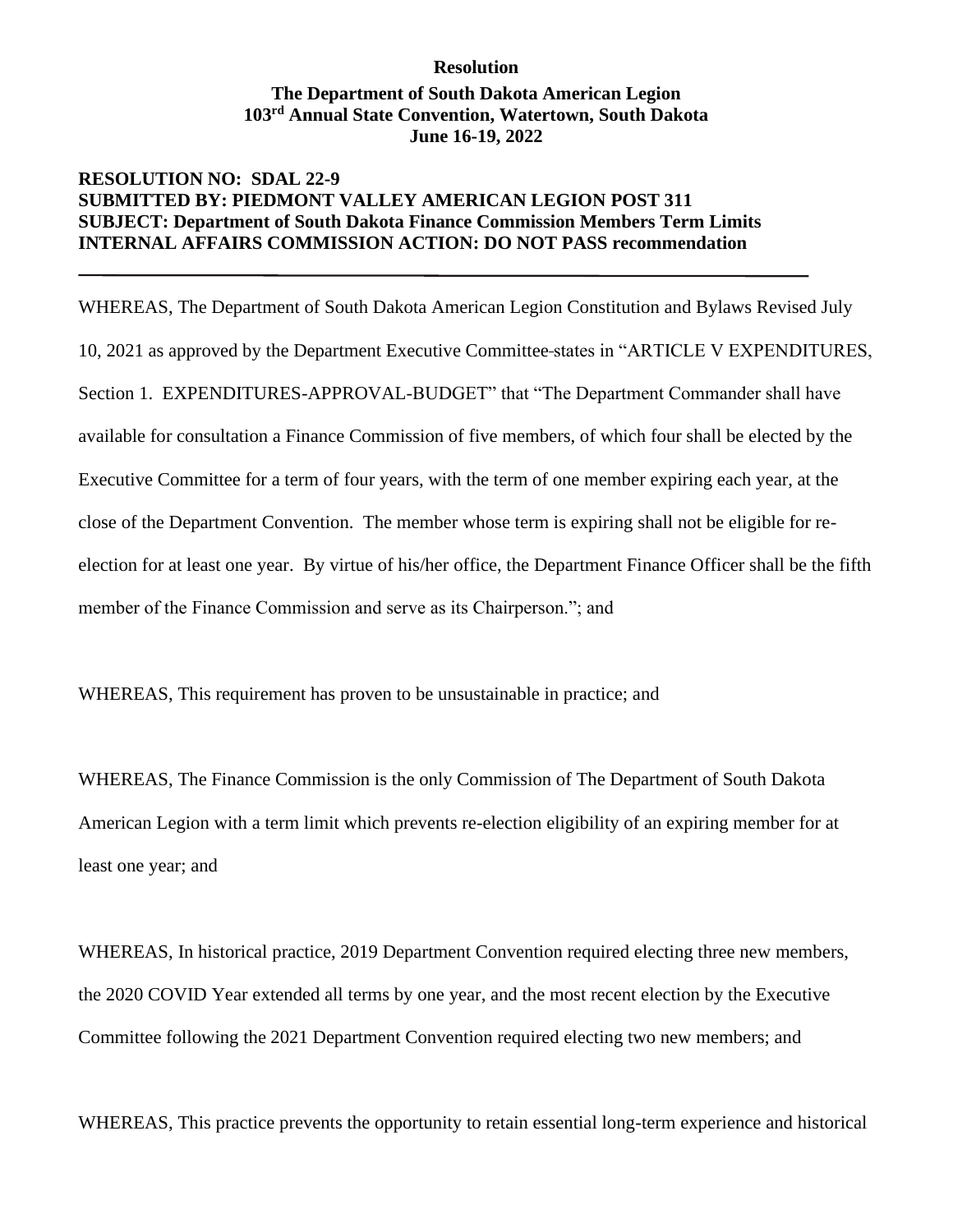## **Resolution The Department of South Dakota American Legion 103rd Annual State Convention, Watertown, South Dakota June 16-19, 2022**

knowledge of previous decision-making analysis that is critical for the basis of future sound budgeting decisions, and appropriate recommendations to the Executive Committee; and

WHEREAS, This resolution has been reviewed and submitted by the Department of South Dakota American Legion Piedmont Valley Post 311 to the Department of South Dakota American Legion Headquarters for review and approval at the Department of South Dakota American Legion Annual 103rd Annual State Convention, Watertown, South Dakota, June 16-19, 2022 for favorable action; now, therefore, be it finally

**RESOLVED, By the Department of South Dakota American Legion Annual 103rd Annual State Convention voting majority, that the Bylaws clause "shall not be eligible for re-election for at least one year" be replaced and changed to read "any member who was elected to fill a term less than four years and whose expiring term is less than a full four years, shall be eligible for re-election for a second term and at the conclusion of a second term shall not be eligible for re-election for at least one year."**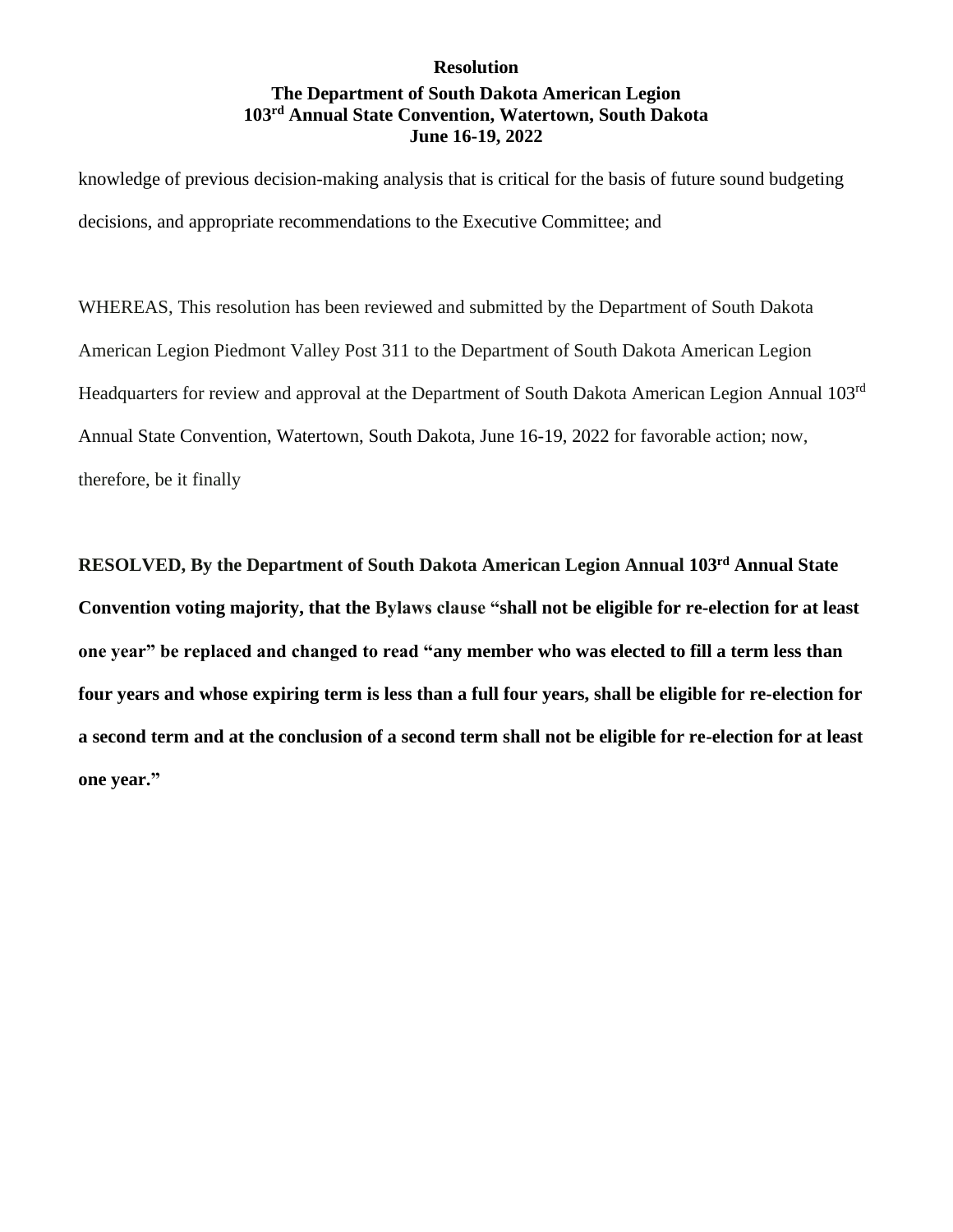## **Resolution The Department of South Dakota American Legion 103rd Annual State Convention, Watertown, South Dakota June 16-19, 2022**

## **RESOLUTION NO: SDAL 22-10 SUBMITTED BY: Internal Affairs Commission SUBJECT: Department of South Dakota Finance Commission Member Selection and Term limits INTERNAL AFFAIRS COMMISSION ACTION: DO PASS recommendation**

WHEREAS, The Department of South Dakota American Legion Constitution and Bylaws Revised July 10, 2021 as approved by the Department Executive Committee states in "ARTICLE V EXPENDITURES, Section 1. EXPENDITURES-APPROVAL-BUDGET" that "The Department Commander shall have available for consultation a Finance Commission of five members, of which four shall be elected by the Executive Committee for a term of four years, with the term of one member expiring each year, at the close of the Department Convention. The member whose term is expiring shall not be eligible for reelection for at least one year. By virtue of his/her office, the Department Finance Officer shall be the fifth member of the Finance Commission and serve as its Chairperson."; and

WHEREAS, The Finance Commission is the only Commission of The Department of South Dakota American Legion with a term limit which prevents re-election eligibility of an expiring member for at least one year; and

WHEREAS, This practice prevents the opportunity to retain essential long-term experience and historical knowledge of previous decision-making analysis that is critical for the basis of future sound budgeting decisions, and appropriate recommendations to the Executive Committee; and

WHEREAS, This resolution is submitted by the Internal Affairs Commission; there for be it finally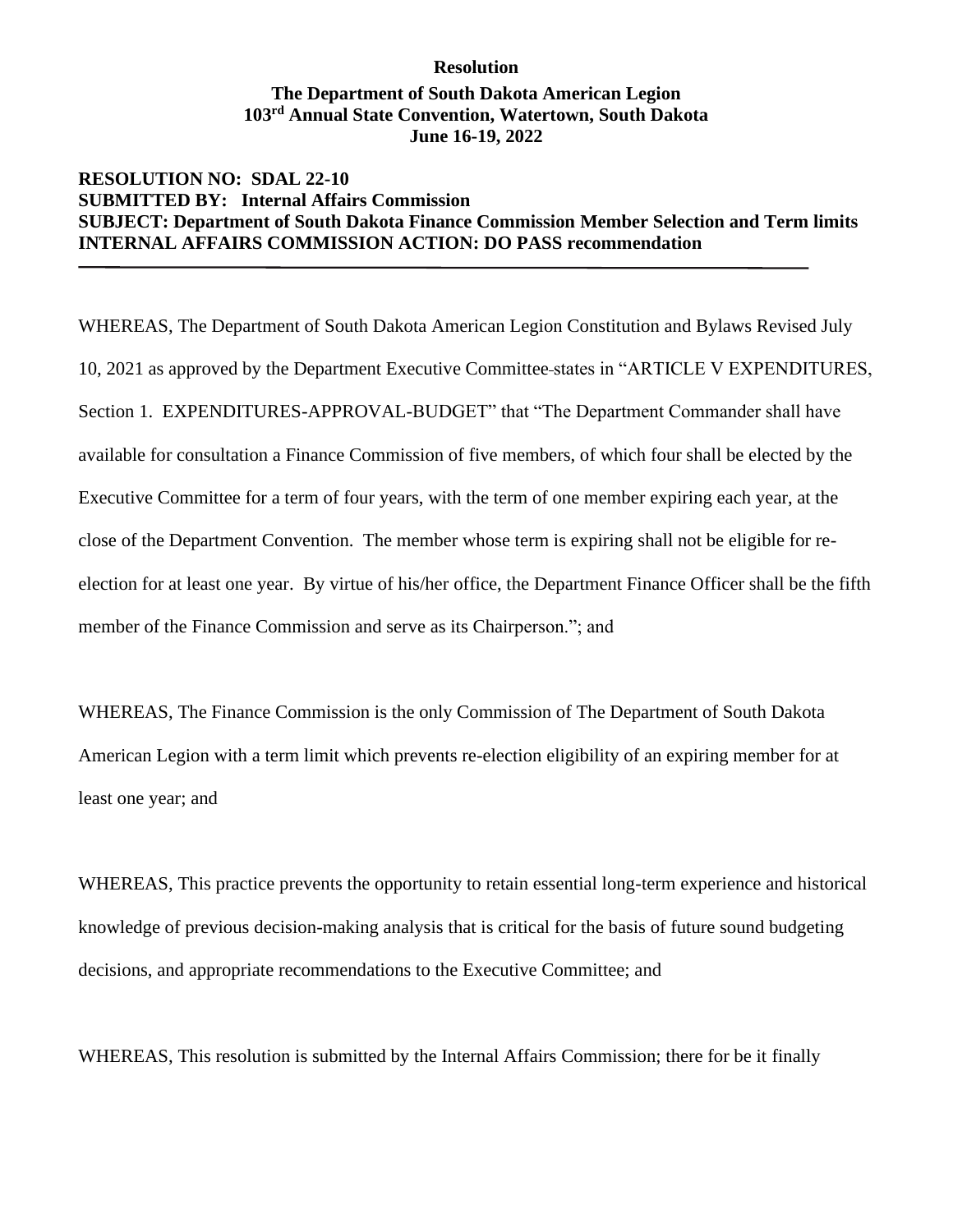#### **Resolution**

## **The Department of South Dakota American Legion 103rd Annual State Convention, Watertown, South Dakota June 16-19, 2022**

**RESOLVED, that Article V, Section 1, of the South Dakota American Legion By Laws which reads "The Department Commander shall have available for consultation a Finance Commission of five members, of which four shall be elected by the Executive Committee for a term of four years, with the term of one member expiring each year, at the close of the Department Convention. The member whose term is expiring shall not be eligible for re-election for at least one year. By virtue of his/her office, the Department Finance Officer shall be the fifth member of the Finance Commission and serve as its Chairperson. The Executive Committee shall convene immediately following the adjournment of each annual Department Convention, and by election, fill vacancies on the Finance Commission. In case of any vacancy between conventions, it shall be filled at the midwinter conference meeting of the Executive Committee or by mail or e-mail ballot of the Executive Committee" be changed to read: The Department Commander shall appoint members of the Finance Commission to serve for revolving 4-year terms selected from a list of qualified persons vetted and approved by the Department Executive Committee prior to the Department Convention. The Commander will appoint to vacant positions as well as fill any unexpired terms. By virtue of his/her office, the Department Finance Officer shall be the fifth member of the Finance Commission and serve as its Chairperson. Finance Commission members shall be eligible to serve more than one consecutive term."; and be it further**

**RESOLVED, Article V, Section 1 of the By Laws which reads, "The Executive Committee shall convene immediately following the adjournment of each annual Department Convention, and by election, fill vacancies on the Finance Commission. In case of any vacancy between conventions, it shall be filled at the midwinter conference meeting of the Executive Committee or by mail or e-mail ballot of the Executive Committee" shall be removed.**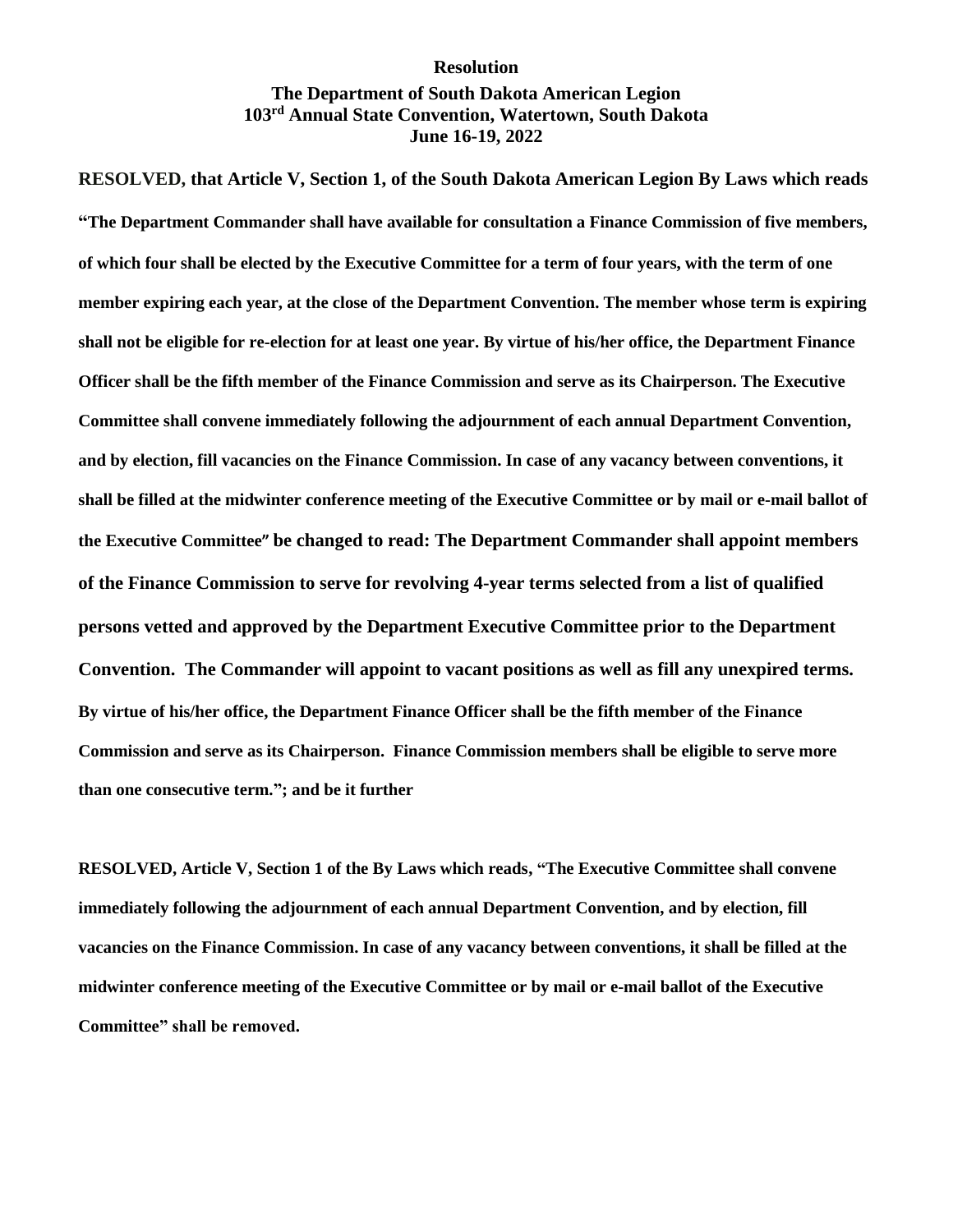### **RESOLUTION NO: SDAL 22-11 SUBMITTED BY: INTERNAL AFFAIRS COMMISSION SUBJECT: REORGAINZATION OF DEPARTMENT STANDING COMMITTEES INTERNAL AFFAIRS COMMISSION ACTION: DO PASS recommendation**

WHEREAS, Article IV, Section 6, subsection c) of the Constitution and By Laws of The American Legion Department of South Dakota identifies a Media and Communications Committee as well as a Membership and Marketing Committee; .and

WHEREAS, It has been determined this is not the best organization to accomplish the mission of

the Department; therefore be it finally,

#### **RESOLVED, the Media and Marketing Committee will become the Marketing, Media and**

**Communications Committee and the Membership and Marketing Committee will become the** 

**Membership committee and changes will be made to the Department Constitution and By Laws to** 

**reflect the changes in the permanent committees.**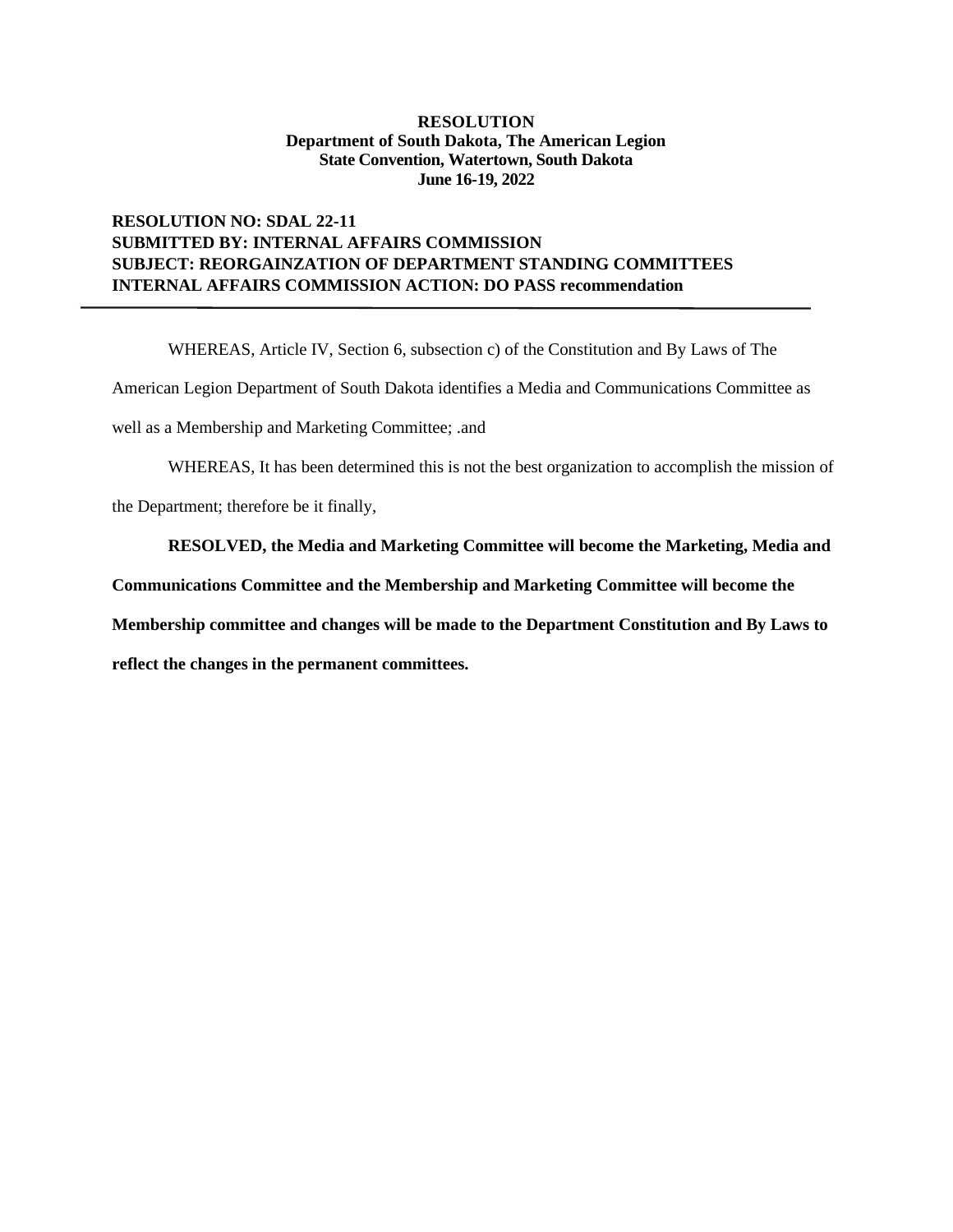## **RESOLUTION NO: SDAL 22-12 SUBMITTEDBY: GETYSBURG POST 135 SUBJECT: INCREASING AWARD AMOUNTS FOR ORATORY WINNERS REFERED TO: Convention Resolutions Committee**

Whereas, The South Dakota American Legion has conducted a Department Finals "Constitutional Speech Contest" annually for 85 years; and

Whereas, Scholarship awards have been awarded to participants for over 15 years in the following amounts: for first place \$1,000, for second place \$500, for third place \$300 and Remaining finalists each receive \$100 each; and

Whereas, Post High School Tuition rates (for colleges and technical schools) have increased significantly during this same time period; and

Whereas, contestants do not compete only because of the cash awards, but they treasure the opportunity to defend the values of the Constitution of the United States and express their knowledge of the Constitution; and

Whereas, We Legionnaires wish to express our appreciation to these highly dedicated young people, not only with trophies, but with equitable cash Scholarships; now, therefore, be it

**RESOLVED, By Ralph Leui Post #135, That the scholarships awarded for participants in the South Dakota High School Oratorical Scholarship Program "A Constitutional Speech Contest be as follows: for first place \$1,500, for second place \$l,000, for third place \$500 and Remaining finalists each receive \$200 each.**